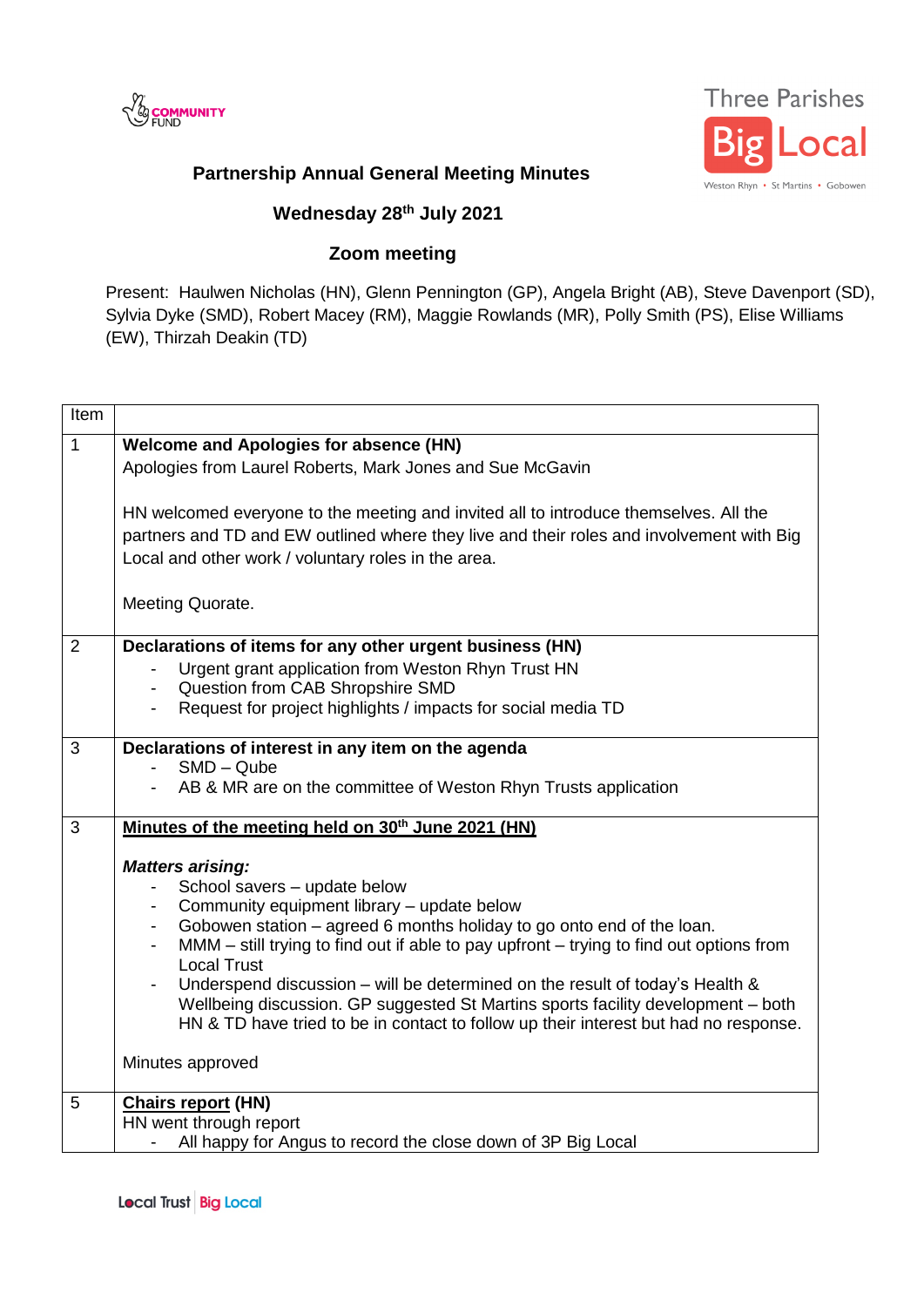|                | GP, MR and TD are attending the Bigger Story conference in September                                                                                                                                                                                                                                                                                                                                                                                                                                                                                                                                                                                                                                          |  |  |  |
|----------------|---------------------------------------------------------------------------------------------------------------------------------------------------------------------------------------------------------------------------------------------------------------------------------------------------------------------------------------------------------------------------------------------------------------------------------------------------------------------------------------------------------------------------------------------------------------------------------------------------------------------------------------------------------------------------------------------------------------|--|--|--|
| 6              | <b>Financial Report</b><br>No questions or comments<br>GP thanked the new simplified / readable format                                                                                                                                                                                                                                                                                                                                                                                                                                                                                                                                                                                                        |  |  |  |
| $\overline{7}$ | No update from Qube other than information for befriending to be part of the Health & Well-<br>being discussion.                                                                                                                                                                                                                                                                                                                                                                                                                                                                                                                                                                                              |  |  |  |
| 8              | New grant applications - non - short notice urgent grant in AOB                                                                                                                                                                                                                                                                                                                                                                                                                                                                                                                                                                                                                                               |  |  |  |
|                | Discussion point - Preeshenlle Foodbank RM<br>RM has spoken to Brenda who is looking for funding elsewhere to continue the foodbank<br>as doesn't feel she should come back to Big Local.<br>They have seen no evidence of the need tapering off, if anything the need is growing.<br>SMD More people are using it. There is a need. An application should be encouraged.<br>General consensus for an application to come in.<br>Discussion about other local foodbanks now closing as they no longer think there is a<br>need. RM will let Brenda know as that may increase their demand.                                                                                                                    |  |  |  |
| 9              | <b>School Savers (HN)</b><br>All the schools were informed before the end of term that the Big Local will no longer be                                                                                                                                                                                                                                                                                                                                                                                                                                                                                                                                                                                        |  |  |  |
|                | supporting the savers club, and offered the opportunity to work directly with Fair Share.<br>Weston Rhyn are disappointed, St Martins acknowledged email but haven't heard from<br>Gobowen. Waiting to hear what schools decide when they are back to know how we will<br>close down / hand over the savers club.                                                                                                                                                                                                                                                                                                                                                                                             |  |  |  |
| 10             | <b>Community Equipment Library</b> - HN & TD trying to arrange a time to meet Steve                                                                                                                                                                                                                                                                                                                                                                                                                                                                                                                                                                                                                           |  |  |  |
| 11             | <b>Health and Well-being discussion</b><br>*Events – didn't have capacity to run them, and not been possible due to Covid.                                                                                                                                                                                                                                                                                                                                                                                                                                                                                                                                                                                    |  |  |  |
|                | *Wellness programme - (MR) met with Shropshire RCC.<br>Going to go ahead with the specific sessions on different health topics. Aware that mental<br>health isn't in the list. Discussion: to include it instead of one of the other sessions. PS<br>suggested increasing the allocated budget to include the Mental Health sessions as<br>additional, making sure there was something for all ages. All agreed.                                                                                                                                                                                                                                                                                              |  |  |  |
|                | *Eat Well for Less – (MR) due to covid the original plan had to change. Some videos have<br>been commissioned for OsNosh to record demonstrations. A questionnaire has gone out<br>but has only had about 15 responses. Ben has suggested changing the plan a little as not<br>sure the videos are being received and suggested a different approach. Losing one video<br>and forming a focus group of people from all villages to meet and eat.<br>Everyone happy to proceed with proposed changes – need to identify the right people from<br>each village to be part of the focus group.                                                                                                                   |  |  |  |
|                | *Befriending Project<br>SMD Qube currently recruiting part time position. If Big Local would like to add 2 days to<br>this role will cost £11 k per year and need to know by 11 <sup>th</sup> August.<br>Concerns raised – is there a need? How do we know who the people are? Can we get<br>numbers / data? If partnered with Qube, do we set parameters? What research has been<br>done? Why set up a project for 1 year – what impact and legacy would that leave?<br>Responses – idea arose from concern for mental health. Karen from CAB highlights there<br>is a need, lots of loneliness. 3P would set parameters if partnered with Qube. Could<br>professionals refer people in need to the service? |  |  |  |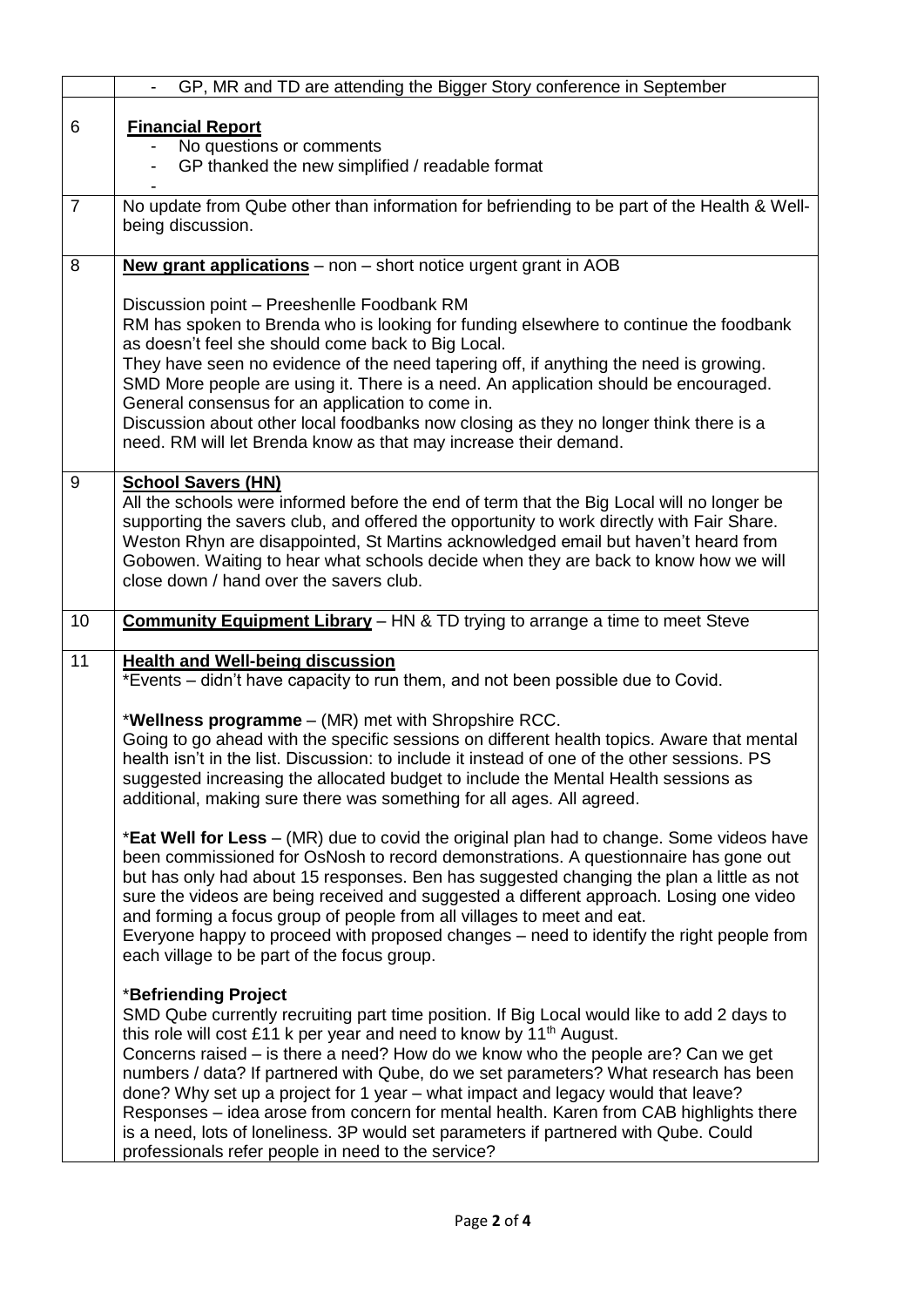|    | HN Suggested goes on hold. Not enough research to decide. All to think about other ideas<br>to tackle loneliness. A possible topic for participatory budgeting. Partnership agreed to put<br>on hold                                                                                                                                                                                                                                                                                                                                                                                                                    |
|----|-------------------------------------------------------------------------------------------------------------------------------------------------------------------------------------------------------------------------------------------------------------------------------------------------------------------------------------------------------------------------------------------------------------------------------------------------------------------------------------------------------------------------------------------------------------------------------------------------------------------------|
|    | *Creativity in the Community<br>HN suggested 2 options for the money - possibly put a creative project out to tender, or<br>allocate a pot to each village for art projects - participatory budgeting.<br>MR can the project have a focus / create a memorial for all we've been through with<br>Covid?<br>GP Three Parishes got talent – opportunity for locals to showcase their skills, and people<br>to show new things they've learnt, things they've created over lockdown.<br>Different ideas were discussed. Issues to bear in mind of where to display, will they last,<br>how to involve the whole community. |
|    | HN suggested we all think about some ideas - all age art activities that bring community<br>together. Perhaps as a participatory budgeting project and link to loneliness?                                                                                                                                                                                                                                                                                                                                                                                                                                              |
|    | *Events discussion<br>Lots of excitement and ideas about an opportunity to do something to bring the community<br>together in the final year of 3P if covid restrictions allow. Art memorial could be part of this,<br>as could talent demonstrations.<br>Will everyone come to something in one location - things previously mainly attended only<br>by residents of host village.<br>HN & TD to try to pull some of these ideas together.                                                                                                                                                                             |
| 12 | <b>AOB</b>                                                                                                                                                                                                                                                                                                                                                                                                                                                                                                                                                                                                              |
|    |                                                                                                                                                                                                                                                                                                                                                                                                                                                                                                                                                                                                                         |
|    | SMD - Karen (CA Shropshire) is on holiday for the next MMM meeting. All agreed to move<br>the meeting from $16th$ September – $30th$ September.                                                                                                                                                                                                                                                                                                                                                                                                                                                                         |
|    | TD – to run a social media campaign over the summer to try to generate more interactions<br>and responses to our posts, so that when we do launch things that we want a response<br>from hopefully the posts will reach more people. A request for the partners to email TD with<br>their highlights, standout moments etc please. GP to email TD the list of grants given.<br>MR - calendar of specific dates of awareness etc days so that we can possibly link into<br>those.                                                                                                                                        |
|    | AB & MR left the meeting - still quorate                                                                                                                                                                                                                                                                                                                                                                                                                                                                                                                                                                                |
|    | <b>Grant application - Weston Rhyn Village Trust</b>                                                                                                                                                                                                                                                                                                                                                                                                                                                                                                                                                                    |
|    | All in favour to award grant of £500.00 to help with the refurbishment of the facilities on the                                                                                                                                                                                                                                                                                                                                                                                                                                                                                                                         |
|    | Rec.<br>GP - can we put a big local plaque there?                                                                                                                                                                                                                                                                                                                                                                                                                                                                                                                                                                       |
| 13 | Date and time of next Partnership meeting – last Wednesday of the month at 7pm - $25th$<br>August 2021, 29 <sup>th</sup> September 2021, 27 <sup>th</sup> October 2021, 24 <sup>th</sup> November 2021.                                                                                                                                                                                                                                                                                                                                                                                                                 |